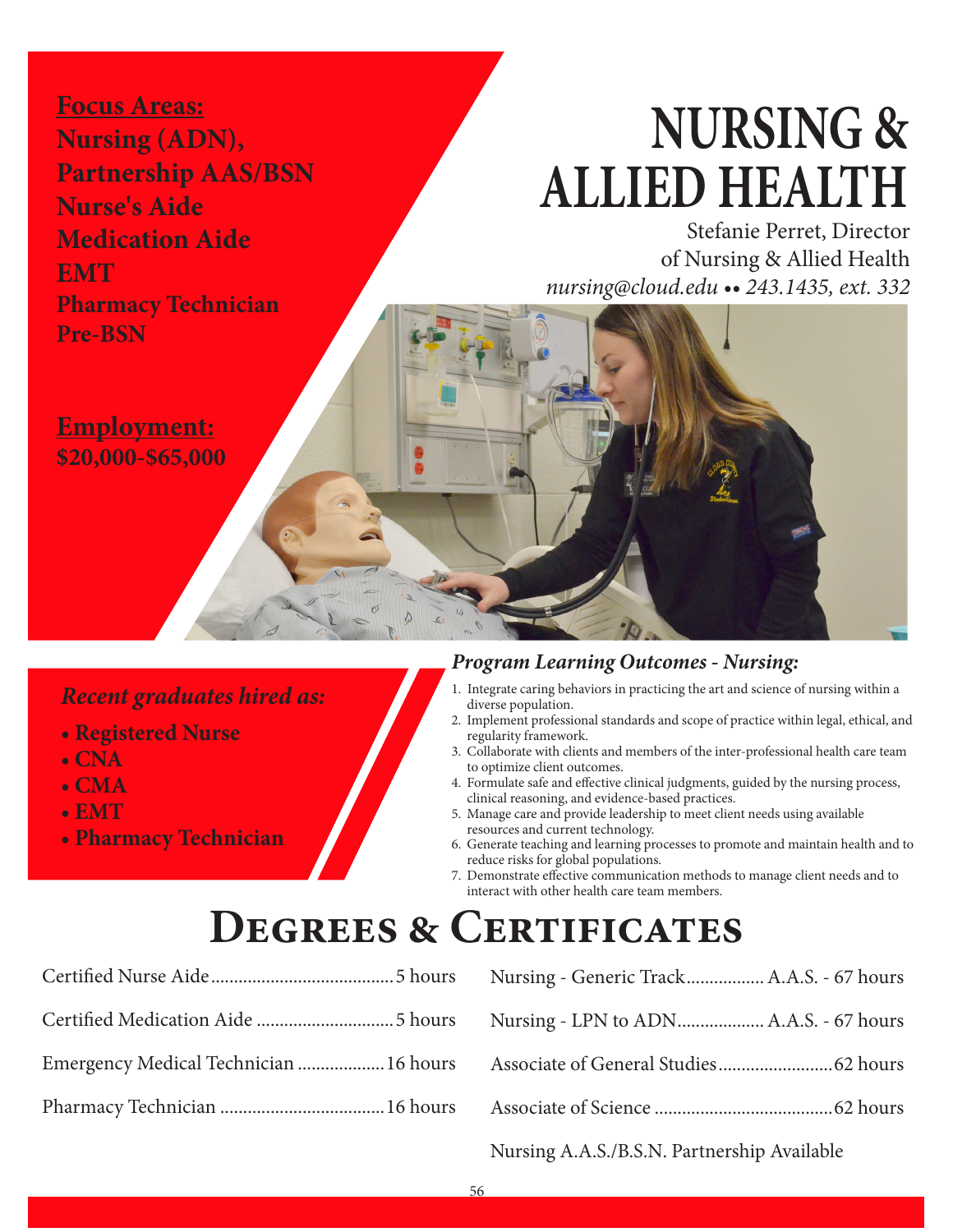# **NURSING**

The ADN program at Cloud County Community College (CCCC) prepares the graduates to practice as registered nurses upon successful completion of the National Council Licensure Examination (NCLEX-RN©). They are qualified to enter a professional position as a generalist in a variety of care settings with clients of all ages from diverse populations. CCCC nursing graduates are also prepared to continue studies at colleges or universities that offer bachelor's degrees in nursing. The Associate Degree in Nursing program does not prepare persons for teaching positions. The generic program option is for students with no prior nursing license, with the ability and resources, whose career goal is registered nursing. The advanced standing program option is for LPNs, whose career goal is to become a registered nurse.

Upon completion, graduates are awarded an Associate of Applied Science degree and are eligible to take the licensure examination for registered nurses, NCLEX-RN©.

#### **Contact:**

Stefanie N. Perret Director of Nursing & Allied Health *785-243-1435 x 332 • nursing@cloud.edu* 

#### **Degree Information**

The Associate of Applied Science Degree in Nursing prepares graduates to take the RN licensure exam (NCLEX-RN) and to practice as Registered Nurses.

#### **Recommended Course Sequence:** *Generic Traditional Option*

Certified Nursing Assistant (CNA) - current certification.

Prerequisites: SC126, SS101, SS105, MA110 First Semester: NR110, NR111, SC128 Second Semester: NR112, NR114, CM101 Third Semester: NR211, NR115, CM115 or CM240

Fourth Semester: NR 212, Humanities course

#### *Advanced Standing Option*

Prerequisite Courses: CM101, MA110, SS101, SS105, SC126, SC128

LPN Program Portfolio - Transfer 19 cr First Semester: NR210, NR211, NR115, CM115  $or CM240$ 

Second Semester: NR212, Humanities course

Licensed as an LPN - May be a practical nursing student at the time of application but must be licensed prior to NR211 Lifespan Nursing III. Acceptance is provisional until Practical Nurse Licensure is confirmed.

NR courses are offered on both the Concordia

and the Geary County Campuses. Non-nursing courses are offered on the Concordia and Geary County Campuses, through Outreach at various locations and times, and on the Internet.

### **Additional Enrollment Requirements:**

**Physical Examination:** The applicant must have satisfactory physical and mental health. A physical examination and health history are required after admission. It must be submitted by August 1. All immunizations must be up-to-date.

**CPR certification:** Applicants shall provide evidence of current CPR certification at the professional level through the American Heart Association or American Red Cross by Aug 1.

**Security Screening:** A security screening will be completed prior to any clinical experience. Criminal conviction may jeopardize the ability to continue in the course and/or to obtain licensure.

**Health Insurance**: Students enrolled in the nursing program are required to carry health insurance as a clinical facility requirement. Proof of coverage must be on file in the nursing office. It is the student's responsibility to continue health insurance coverage throughout the nursing program.

Any health care cost incurred by the student is the responsibility of the student and is not the responsibility of CCCC or any of its clinical agencies. Students are **responsible for their own health care.**

*Convictions or Disciplinary Action* - Felony Crimes Against Persons are an automatic bar to Kansas nursing licensure as set by the Kansas legislature. It would require a law (statute) change by the Kansas legislature to allow licensure. Those actions are "as specified in article 34 of chapter 21 of the Kansas Statutes Annotated, prior to their repeal, or article 54 of chapter 21 of the Kansas Statues annotated or K.S.A. 2019 Supp. 21-6104, 21-6325, 21-6326 or 21-6418, and amendments thereto." --Kansas Nurse Practice Act. Obtaining the Associate Degree in Nursing from Cloud County Community College does not guarantee licensure in any state, including Kansas. Information regarding grounds for disciplinary action pertaining to a Kansaas license is addressed in regulation KSA 65-1120.

**Literacy Screening:** Applicants must have completed General Psychology, Human

Growth and Development, Intermediate Algebra and Anatomy and Physiology prior to enrollment in the NR courses. Students with English as a second language are required to take the TOEFL exam to validate proficiency of the English language. \**If a student applicant has successfully completed CM101 English Composition I, a TOEFL score is not required.*

#### **Approved by:**

Kansas State Board of Nursing Landon State Office Building 900 SW Jackson, Suite 1051 Topeka, KS 66612-1230 785-296-4929 ksbn.org

#### **Accredited by:**

Accrediting Commission for Education in Nursing (ACEN) 3390 Peachtree Road NE, Suite 1400 Atlanta, GA 30326 404-975-5000, fax 404-975-5020

**Student Organizations:** Student Nurse Association

### **Nursing AAS/BSN Partnership:** The

Community College Nursing Partnership offers the comfort and convenience of staying at CCCC while pursuing both the Asssociate Degree in Nursing (ADN) and Bachelor of Science in Nursing (BSN). The program bypasses the traditional prelicensure associate degree nursing step. Instead, this curriculum makes it possible for students to complete theADN (AAS) and BSN through on-campus courses at CCCC and online courses through Kansas University or Ottawa University. After completing the program, eligible students are awarded both an ADN and a BSN, and are eligible to take the National Council Licensing Exam (NCLEX).

**Gainful Employment:** The salary for new graduates of ADN programs going to work in acute care in Kansas is approximately \$40,500 - \$65,000. Salary will vary by specialty and location. The Kansas Dept of Health and Welfare states that a serious nursing shortage exists in Kansas for registered nurses. Graduates from the nursing program are consistently employed at a nearly 100% rate. Http://www.kdheks.gov/ches/.

**Transfer Institution Guide:** A student who is interested in pursuing a baccalaureate degree should consult a CCCC advisor and the transfer guide and catalog of the four-year institution.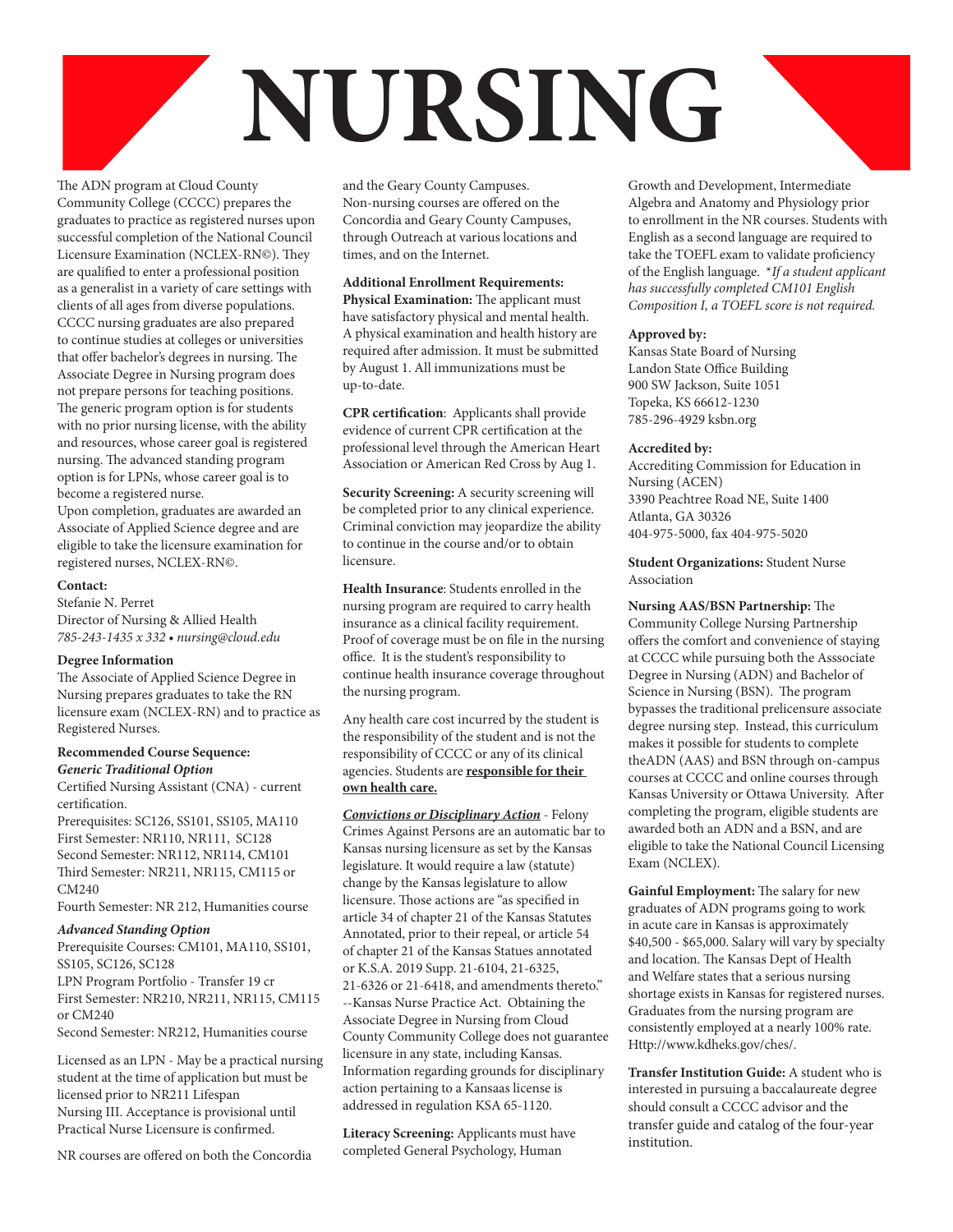# **ASSOCIATE DEGREE IN NURSING**

Associate of Applied Science 67 Hours

| <b>General Education Required Courses</b>                                                                                                                                       | 23 <sub>cr</sub> |
|---------------------------------------------------------------------------------------------------------------------------------------------------------------------------------|------------------|
| Communication Requirement<br>CM101 English Composition I (3 cr)<br>CM115 Public Speaking $(3 \text{ cr})$ or<br>CM240 Interpersonal Communications (3 cr)                       | 6                |
| Humanities Requirement (out of following areas)<br><b>Humanities</b><br>Art<br>Music<br>Literature<br>Theatre<br>Philosophy<br>Foreign Language<br>History                      | 3                |
| Mathematics Requirement<br>MA110 Intermediate Algebra (3 cr) or<br>Mathematics General Education Course                                                                         | 3                |
| Natural Science Requirement<br>SC126 Anatomy & Physiology (5 cr) or<br>SC120 Human Anatomy and Physiology $I(4 \text{ cr})$ and<br>SC121 Human Anatomy and Physiology II (4 cr) | 5                |
| Social/Behavioral Science Requirement<br>SS101 General Psychology (3 cr)<br>SS105 Human Growth & Development (3 cr)                                                             | 6                |

| <b>Required Courses</b>             | 44 cr |  |
|-------------------------------------|-------|--|
| <b>Health Assessment for Nurses</b> | 3     |  |
| Life Span Nursing I                 | 6     |  |
| Life Span Nursing II                | 9     |  |
| Pharmacology II                     | 2     |  |
| Pharmacology III                    | 2     |  |
| Life Span Nursing III               | 9     |  |
| Life Span Nursing IV                | 9     |  |
| Pathophysiology                     | 4     |  |
|                                     |       |  |

CNA prior to August 1.

*Note:*

General Education Courses must be completed with a "C" or better. Nursing (NR) courses with a "B" or better.

# **Generic Track LPN to ADN - Advanced Standing Track**

| <b>General Education Required Courses</b>                                                                                                                             |   | 23cr  |
|-----------------------------------------------------------------------------------------------------------------------------------------------------------------------|---|-------|
| Communication Requirement<br>CM101 English Composition I (3 cr)<br>CM115 Public Speaking (3 cr) or<br>CM240 Interpersonal Communications (3 cr)                       | 6 |       |
| Humanities Requirement (out of following areas)<br>Humanities<br>Art<br>Music<br>Literature<br>Theatre<br>Philosophy<br>Foreign Language<br>History                   | 3 |       |
| Mathematics Requirement<br>MA110 Intermediate Algebra (3 cr) or<br>Mathematics General Education Course                                                               | 3 |       |
| Natural Science Requirement<br>SC126 Anatomy & Physiology (5 cr) or<br>SC120 Human Anatomy and Physiology I(4 cr) and<br>SC121 Human Anatomy and Physiology II (4 cr) | 5 |       |
| Social/Behavioral Science Requirement<br>SS101 General Psychology (3 cr)<br>SS105 Human Growth & Development (3 cr)                                                   | 6 |       |
| <b>Required Courses</b>                                                                                                                                               |   | 44 cr |
| NR115 Pharmacology III<br>$\overline{2}$                                                                                                                              |   |       |
| $N$ R210 IPN to ADN Bridge                                                                                                                                            |   |       |

|               | NR210 LPN to ADN Bridge      |    |  |
|---------------|------------------------------|----|--|
|               | *NR211 Life Span Nursing III | q  |  |
|               | NR212 Life Span Nursing IV   | q  |  |
|               | SC128 Pathophysiology        | 4  |  |
| LPN Portfolio |                              | 19 |  |
|               |                              |    |  |

\*LPN license prior to NR211

*Note:*

General Education Courses must be completed with a "C" or better. Nursing (NR) courses with a "B" or better.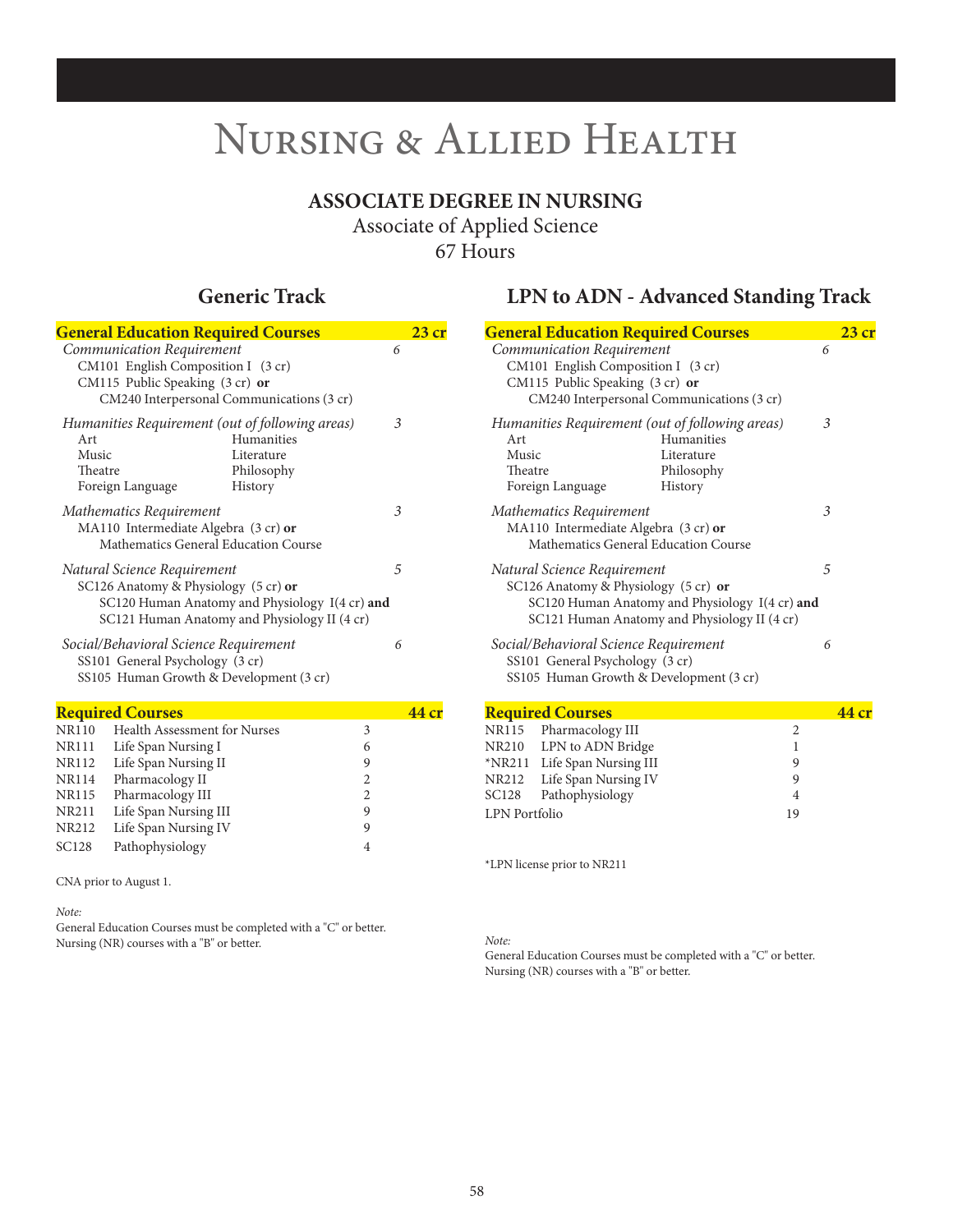# Associate of General Studies 62 Hours

| <b>Required General Education Courses</b>                                                                                                       |                                                   | $26-29$ cr |
|-------------------------------------------------------------------------------------------------------------------------------------------------|---------------------------------------------------|------------|
| Communication Requirement<br>CM101 English Composition I (3 cr)<br>CM115 Public Speaking (3 cr) or<br>CM240 Interpersonal Communications (3 cr) |                                                   | 6          |
| Humanities Requirement<br>Art<br>Music<br>Theatre<br>Foreign Language                                                                           | Humanities<br>Literature<br>Philosophy<br>History | 3          |
| Social/Behavioral Science Requirement<br>SS101 General Psychology (3 cr)                                                                        |                                                   | 3          |
| Humanities <b>or</b> Social Science Requirement<br>(Must be from second area)                                                                   |                                                   | 3          |
| Mathematics Requirement<br>Mathematics General Education Course or<br>MA110 Intermediate Algebra                                                |                                                   | 3          |
| Natural Science Requirement<br>SC126 Anatomy & Physiology (5 cr) or<br>SC120 Human Anatomy & Physiology I (4 cr) and                            | SC121 Human Anatomy & Physiology II (4 cr)        | $5 - 8$    |
| Open General Education Elective<br>SS105 Human Growth & Development                                                                             |                                                   | 3          |

# **Elective Courses**<br> **Communications**<br>
CM102 English Composition II 3 CM102 English Composition II

|                   | <b>Science</b>                |   |
|-------------------|-------------------------------|---|
| SC103             | <b>Physical Science</b>       | 5 |
| SC111             | Microbiology Lecture          | 3 |
| SC112             | Microbiology Lab              | 2 |
| SC120             | Human Anatomy & Physiology I  | 4 |
| SC121             | Human Anatomy & Physiology II | 4 |
| SC125             | Human Body Dissection         | 1 |
| SC128             | Pathophysiology               | 4 |
| SC130             | General Chemistry             | 5 |
| SC131             | Chemistry I                   | 5 |
| SC132             | Chemistry II                  | 5 |
| SC140             | College Physics I             | 5 |
| SC <sub>141</sub> | College Physics II            | 5 |
| SC142             | University Physics I          | 5 |
| SC143             | University Physics II         | 5 |
| SC151             | Principles of Biology II      | 5 |

|              | <b>Additional Electives</b>       |                |
|--------------|-----------------------------------|----------------|
| AH163        | Emergency Medical Technician      | 10             |
| AH197        | Certified Nurse Aide              | 5              |
| AH198        | Medication Aide                   | 5              |
| BE122        | Medical Office Vocabulary         | $\overline{2}$ |
| BE139        | Basic Personal Finance            | 1              |
| BE160        | <b>Business Accounting</b>        | 3              |
| BE170        | <b>Business Statistics</b>        | 3              |
| <b>BE210</b> | Leadership Development            | 3              |
| CA221        | Job Search                        | 1              |
| HE124        | Nutrition                         | 3              |
| <b>MA107</b> | Medical Mathematics               | 1              |
| MA114        | <b>Elementary Statistics</b>      | 3              |
| MG102        | Introduction to Entrepreneurship  | 3              |
| <b>NR220</b> | Cooperatiave Education Internship | $1 - 4$        |
| PE131        | First Aid and Safety              | 3              |
| PE141        | Personal Wellness                 | 3              |
| <b>PE250</b> | <b>Stress Management</b>          | 3              |
| SD100        | College Skills                    | 1              |
| SS106        | Marriage and Family               | 3              |
| SS130        | Introduction to Sociology         | 3              |

## **Open Electives** 12 cr

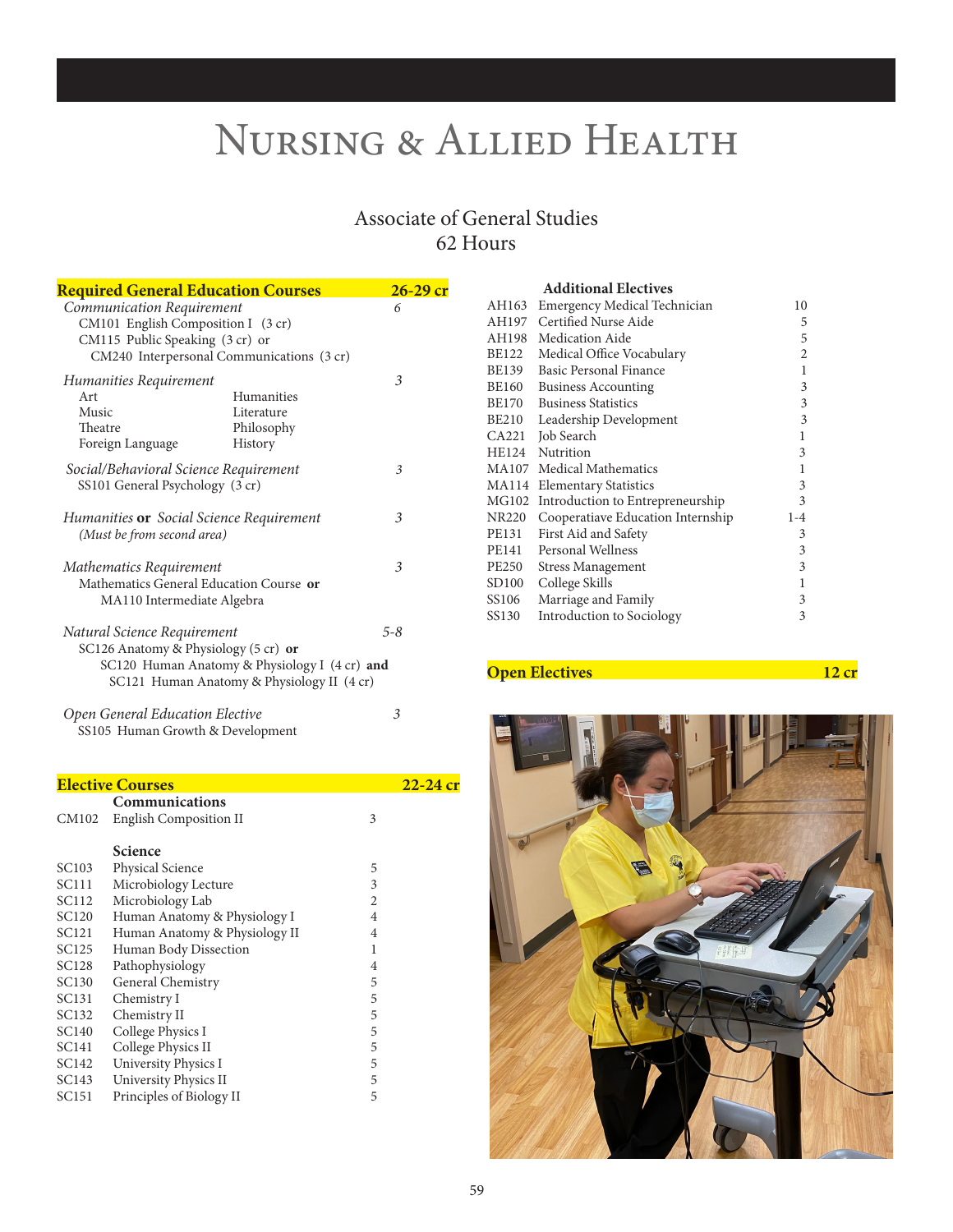# Associate of Science 62 Hours

| <u><b>Required General Education Courses</b></u>                                                                                                                                              |                                                   | 33-34 cr |
|-----------------------------------------------------------------------------------------------------------------------------------------------------------------------------------------------|---------------------------------------------------|----------|
| Communication Requirement<br>CM101 English Composition I (3 cr)<br>CM102 English Composition II (3 cr)<br>CM115 Public Speaking (3 cr) or<br>CM240 Interpersonal Communications (3 cr)        |                                                   | 9        |
| Humanities Requirement (2 areas required)<br>Art<br>Music<br>Theatre<br>Foreign Language                                                                                                      | Humanities<br>Literature<br>Philosophy<br>History | 6        |
| Mathematics Requirement<br>Mathematics General Education Course                                                                                                                               |                                                   | 3        |
| Natural Science Requirement (2 areas required)<br>SC101 General Biology (4 cr) or<br>SC110 Principles of Biology I (5 cr) or<br>SC130 General Chemistry (5 cr) or<br>SC131 Chemistry I (5 cr) | SC120 Human Anatomy & Physiology I (4 cr)         | $9 - 10$ |
| Social/Behavioral Science Requirement<br>(2 areas required)<br>Economics<br>Psychology<br>Sociology                                                                                           | Anthropology<br>Political Science<br>Geography    | 6        |

# **Elective Courses 18-20 cr** Science

|              | əcience                       |                |
|--------------|-------------------------------|----------------|
| SC103        | <b>Physical Science</b>       | 5              |
| SC110        | Principles of Biology I       | 5              |
| SC111        | Microbiology Lecture          | 3              |
| SC112        | Microbiology Lab              | $\overline{2}$ |
| SC120        | Human Anatomy & Physiology I  | 4              |
| SC121        | Human Anatomy & Physiology II | $\overline{4}$ |
| SC125        | Human Body Dissection         | 1              |
| SC126        | Anatomy & Physiology          | 5              |
| SC128        | Pathophysiology               | $\overline{4}$ |
| SC131        | Chemistry I                   | 5              |
| SC132        | Chemistry II                  | 5              |
| SC140        | College Physics I             | 5              |
| SC141        | College Physics II            | 5              |
| SC142        | University Physics I          | 5              |
| SC143        | University Physics II         | 5              |
| SC151        | Principles of Biology II      | 5              |
|              |                               |                |
|              | <b>Additional Electives</b>   |                |
| AH197        | Certified Nurse Aid           | 5              |
| AR100        | Art Appreciation              | 3              |
| BE122        | Medical Office Vocabulary     | 2              |
| BE170        | <b>Business Statistics</b>    | 3              |
| <b>HE124</b> | Nutrition                     | 3              |

| CM121 | Introduction to Literature                   | 3                       |
|-------|----------------------------------------------|-------------------------|
| CM122 | American Literature I                        | 3                       |
| CM123 | American Literature II                       | 3                       |
| CM124 | World Literature & the Human Experience      | 3                       |
| CM140 | Theatre Appreciation                         | 3                       |
| CM148 | American Cinema Appreciation                 | 3                       |
| CS108 | <b>Computer Applications</b>                 | 3                       |
| GE101 | World Geography                              | $\overline{\mathbf{3}}$ |
| HE124 | Nutrition                                    | 3                       |
| HI120 | World History I                              | $\overline{\mathbf{3}}$ |
| HI121 | World History II                             | 3                       |
| HI122 | U.S. History I                               | $\overline{\mathbf{3}}$ |
| HI123 | U.S. History II                              | $\overline{\mathbf{3}}$ |
| HU201 | Humanties I                                  | $\overline{\mathbf{3}}$ |
| HU202 | Humanities II                                | $\overline{\mathbf{3}}$ |
| MA107 | Medical Mathematics                          | 1                       |
|       | MA112 Trigonometry                           | 3                       |
| MA114 | <b>Elementary Statistics</b>                 | 3                       |
| MA115 | General Calculus                             | $\overline{3}$          |
| MA120 | Analytical Geometry and Calculus I           | 5                       |
| MA121 | Analytic Geometry and Calculus II            | 5                       |
| MU100 | Music Appreciation                           | 3                       |
| MU102 | World Music                                  | 3                       |
| MU103 | History of Rock Music                        | $\overline{\mathbf{3}}$ |
| PE131 | First Aid and Safety                         | 3                       |
| PH100 | Introduction to Philosophy                   | 3                       |
| SS101 | General Psychology                           | 3                       |
| SS102 | Abnormal Psychology                          | 3                       |
| SS105 | Human Growth & Development                   | 3                       |
| SS125 | <b>Introduction to Cultural Anthropology</b> | 3                       |
|       |                                              |                         |

### **Open Electives 8-10 cr**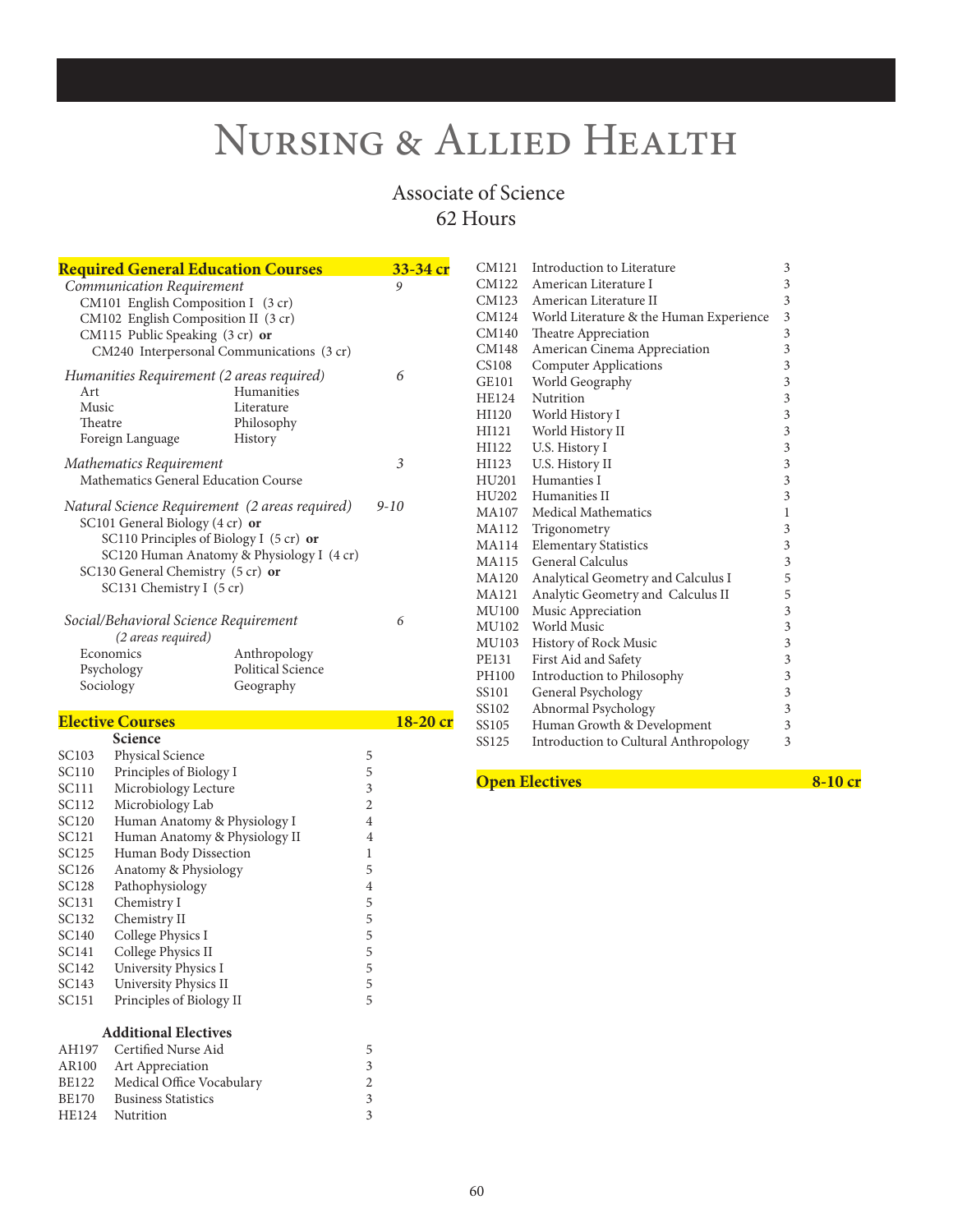# **Allied Health**

# *Program Learning Outcomes:*

### *CNA, CMA, and HHA:*

- 1. Follow safety and infection control procedures for protection of client, self, and others.
- 2. Recognize and report changes and abnormalities to nurse or primary care provider.
- 3. Provide considerate and respectful care of the client by complying with patient rights.
- 4. Utilize effective communiation techniques with clients and members of the interdisciplinary healthcare team.
- 5. Follow HIPAA guidelines for the protection of confidentiality.

### *EMT:*

- 1. Demonstrate the appropriate skills and knowledge to assist in a variety of medical emergencies.
- 2. Implement professional standards and scope of practice within legal, ethical, and regulatory frameworks.

### *Pharmacy Technician:*

- 1. Apply the federal, state, and local laws, regulations and professional standards to pharmacy practice.
- 2. Follow safety and infection control procedures for protection of client, self, and others.
- 3. Perform math function, dosage calculation, and compounding techniques.
- 4. Utilize effective communication techniques with clients and members of the interdisciplinary healthcare team.

Certified Nurse Aide, Medication Aide, and Home Health Aide courses are taught at various times and locations in North Central Kansas throughout the year. Contact the Nursing and Allied Health Department at 1-800-729-5101, ext 301 for information as to times and locations of these courses.

### **Certi(ed Nurse Aide (CNA)**

This course prepares the student with the basic knowledge and skills necessary to provide care to residents in adult care homes as well as a variety of healthcare settings. The student will learn how to provide basic care including activities of daily living as well as psycho-social needs. The CNA works under the supervision of a licensed nurse. Once the student successfully completes the 90-contact hour course, which includes 45 hours of didactic and 45 hours of clinical, they become eligible to take the Kansas State Certified Nurse Aide (CNA) Exam. After they successfully pass the state KDADS exam, they are added to the Kansas nurse aide registry as a certified nurse aide. The candidate must be 16 years of age to enroll in the class. Criminal conviction may jeopardize eligibility for certi fication and/or employment.

### **Certified Medication Aide (CMA)**

This course prepares the student with the basic knowledge and skills to administer medications and treatments to select age groups in an adult care home. The medication aide works under the supervision of a licensed nurse.

Once enrolled the student must successfully complete the 75-hour course. The course consists of 50 hours didactic and 25 hours clinical. Once they have successfully completed the course, they become eligible to take the Kansas State Medication Aide Certification Test (CMA). Successful completion of the state exam will result in the candidate being listed on the Kansas Nurse Aide Registry as a certified mediation aide.

Per KDADS requirements, to take the class and become a Certified Medication Aide (CMA) in Kansas, an individual must hold a Kansas Certified Nurse Aide certification (without pending or current legal prohibitions), be 18 years old by the date of state testing and be screened for reading ability. The college requirement for screening is for the student to pass a reading test or have had a college level English class with a passing grade of "C". Also, eligible are qualified intellectual disability professional (QIDP) who can provide verification of employment as a QIDP.

### **Home Health Aide (HHA)**

This course will provide fundamental knowledge of the aging process with emphasis on providing services essential to the physical, mental, and psycho-social well-being of clients in the home setting; incorporating basic care of clients with the instrumental activities of daily living in the home setting. The student will complete 30 hours of instruction following the Kansas Department for Aging and Disability Services curriculum.